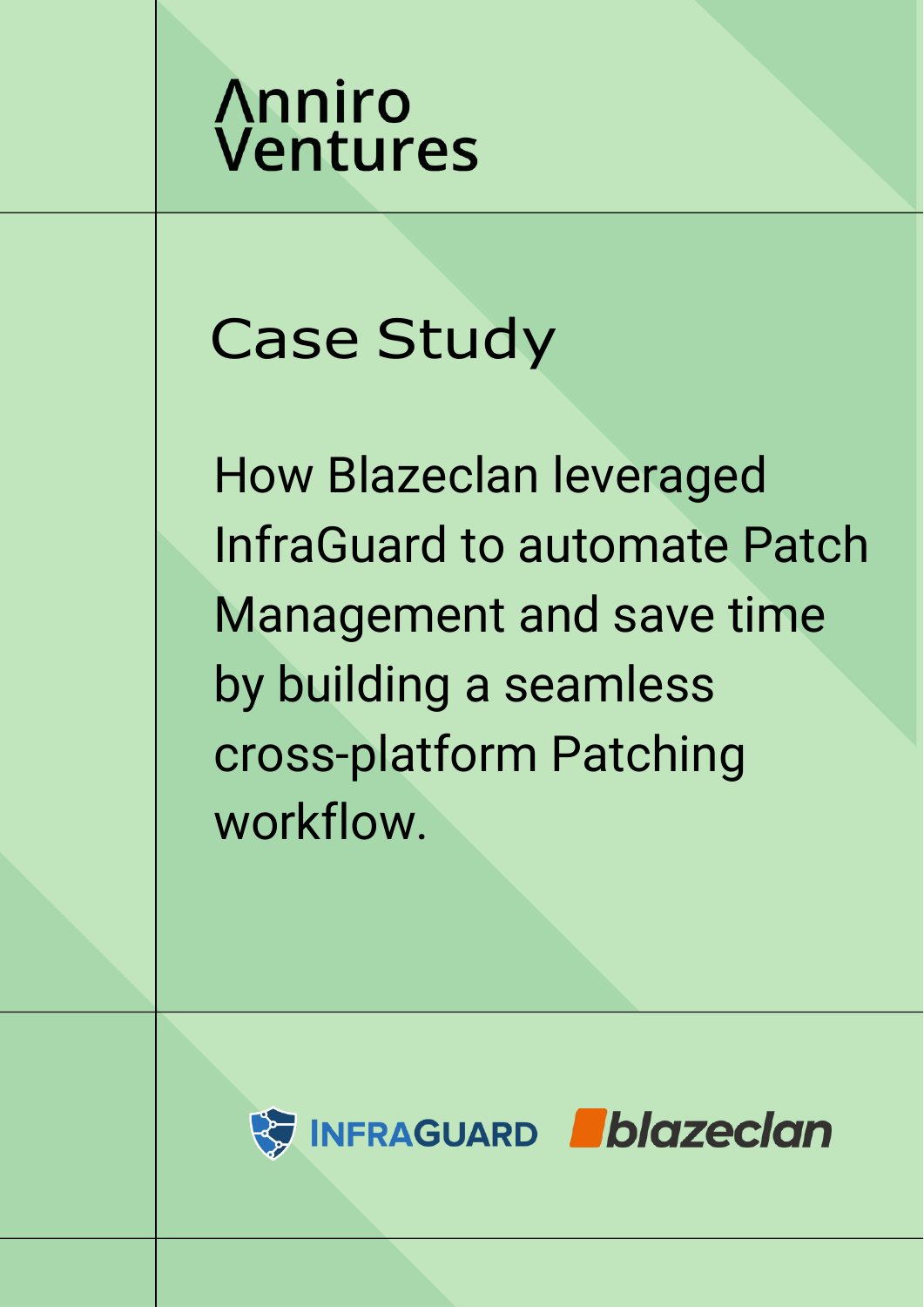*InfraGuard makes Patching faster and simpler. The central policies are built for automated patching so that schedules can be set to update large server workloads without manually going inside each server. The inbuilt reporting combined with custom backup & rebooting features allowed us to save time in our Patch Management activities."*

- Veeraj Thaploo (Chief Technology Officer

#### **Overview**

Blazeclan is <sup>a</sup> born-in-cloud, strategic partner of choice to organisations that want to deliver business excellence using the cloud as a tool. Its next-generation approach to Managed Services helps enterprises achieve consistent process adjustments & optimization in all business aspects. With this continuous optimization mindset and a rapidly growing Managed Services practice, the company was looking for a futuristic Patch Management solution. By using InfraGuard's policy-driven OS-agnostic approach, Blazeclan automated update management, centralized maintenance schedules & made Patching simple and scalable.

#### About Blazeclan

Leading excellence on the cloud, Blazeclan offers robust yet dynamic cloud technology to leverage its capabilities of providing business flexibility, reduced operational costs, decreased time to market, and the security and scalability of enterprise workloads for its global customers.

### **Challenges**

Delivering large-scale Managed Services presents its own challenges. Every client has a unique infrastructure, with diverse Operating Systems, Applications, Cloud providers and requirements. Furthermore, production workloads need extra care to ensure that every change is measured, approved and reported. As such, Patch Management, while recognized as critical is still largely left manual. Every server is individually accessed, backed up, updated and maintained. Needless to say, this process is not only timetaking but also error-prone.

For <sup>a</sup> high-growth organization such as Blazeclan, more clients meant more unique scenarios. BlazeClan was looking to simplify patch management while keeping the process fast, smooth, and error-free. Since their customers spanned from AWS, Azure to GCP, they needed a unified workflow, that was robust as well as customizable.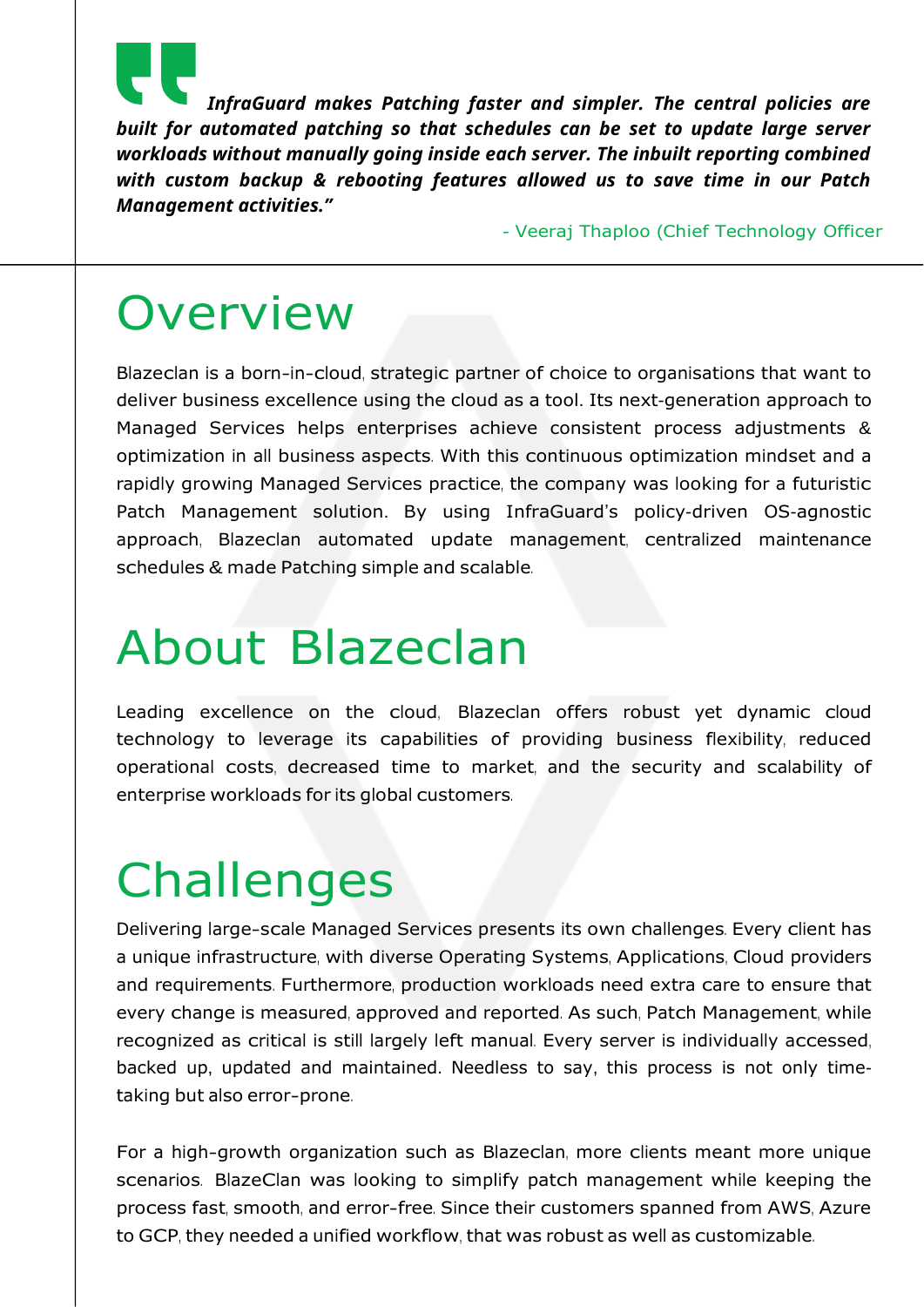## The Solution

InfraGuard was the perfect fit for this use case - a single dashboard that works across Cloud Providers, is Operating-System agnostic and extremely easy to train on. The core suite of InfraGuard's features includes Patch Management, Access Management, SOP Automation and Governance.

With in-built Role-Based Access Control, the setup was easy and quick. Roles and policies for each personnel were clearly defined and enforced. InfraGuard has a predefined 'Patch Operator' role with just the privileges needed to perform Patching. At the top-level grouping of accounts into companies allowed complete segregation of each of Blazeclan clients. The flexibility to segment servers (based on tags & metadata) and put them into projects enabled a clear bird's eye view of the entire server inventory across AWS & Azure.

Blazeclan only needed to schedule the patching for requested servers, based on severity & classification criteria. Apart from that every aspect was taken care of by InfraGuard itself. This included custom options such as backups, reboots, exclusion lists and script executions. With the right policies set up, the company did not need to manually enter the customer's environment for any patch related action. InfraGuard also has a live dashboard for the Patching team to monitor during automations, ensuring another layer of supervision for critical environments.

InfraGuard's dashboard visualizes servers according to Compliance metrics, lastupdated dates and also last-activity done dates. Furthermore, detailed reports for Scanning & Installing were integrated into workflows to be automatically sent to emails and ticketing systems. This enabled easy enforcement of governance policies. This auto-pilot mode was <sup>a</sup> huge help in streamlining and scaling Managed Services. For example, even for a specialized task like Patch Management, servers attached to policies were scanned, patched and the final report was delivered to admins at Blazeclan via mail without any manual intervention.